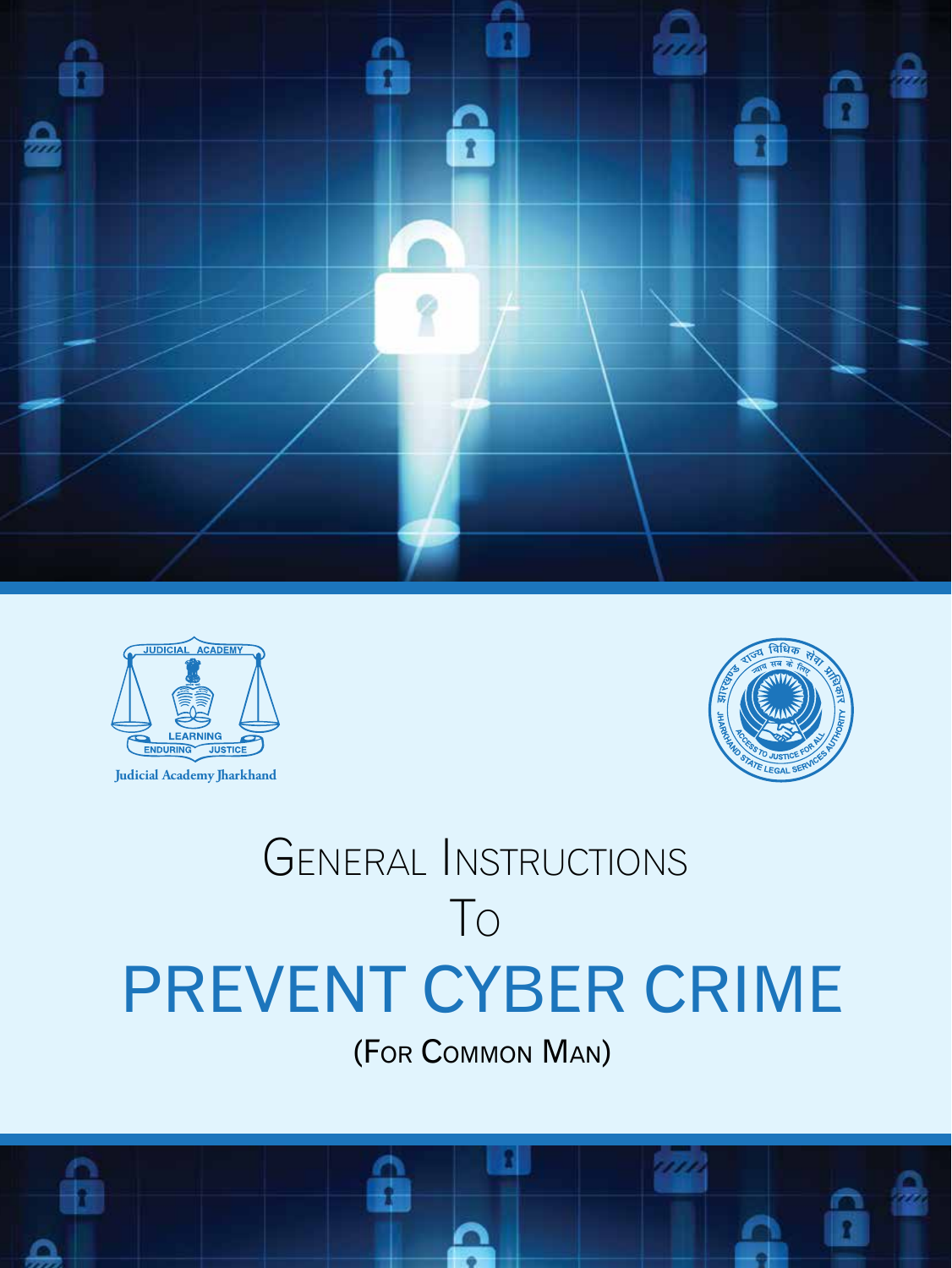## **General Instructions To Prevent Cyber Crime (For Common Man)**

Due Diligence for Preventing Cyber Crimes - India is the third largest user of Internet in the world today. We use mobile phones and computers for carrying out banking transactions, shopping and other day to day activities. Internet, mobile phones and computers are used in abundance leading to increase in cases of Cyber Crime, however a digitally literate and well informed citizen can avoid a number of Cyber Crimes from taking place.

# **1. SECURITY PROTOCOL FOR THE USE OF INTERNET**

#### **Standard Precautions :**

#### Dont's

- $\triangleright$  Do not download files from unknown sources.
- $\triangleright$  Do not download drivers etc. from popup Windows.
- $\triangleright$  Do not install software from unknown sources on your computers devices.



 $\triangleright$  Do not click on any unknown link sent through Facebook or WhatsApp or any other mode of communication or messaging platforms.

- $\triangleright$  Do not browse for customer care number of any company on Google. Visit the official website of the company or call on the toll free number listed on official websites.
- social media profiles as they might be used for data mining and hacking through social engineering. ¾ Do not display your private data like date of birth/bank registered phone number etc. on engineering.
- ¾ Do not submit personal /financial information on Google forms created and sent by unknown sources or shared through WhatsApp/SMSs. Bank or any other financial institution do not ask such information through such medium

#### Do's

- ¾ Personal details like PIN, CVV number, passwords etc. must be kept safe and one should not share Debit Card/Credit Card Number, PIN, CVV number etc.
- $\triangleright$  Install a strong firewall/antivirus to prevent unauthorised access.
- ¾ Proxy servers and routers should be configured with adequate security.
- ¾ View the security status before entering private/personal information like username and password on any website.

**-| 2 |-**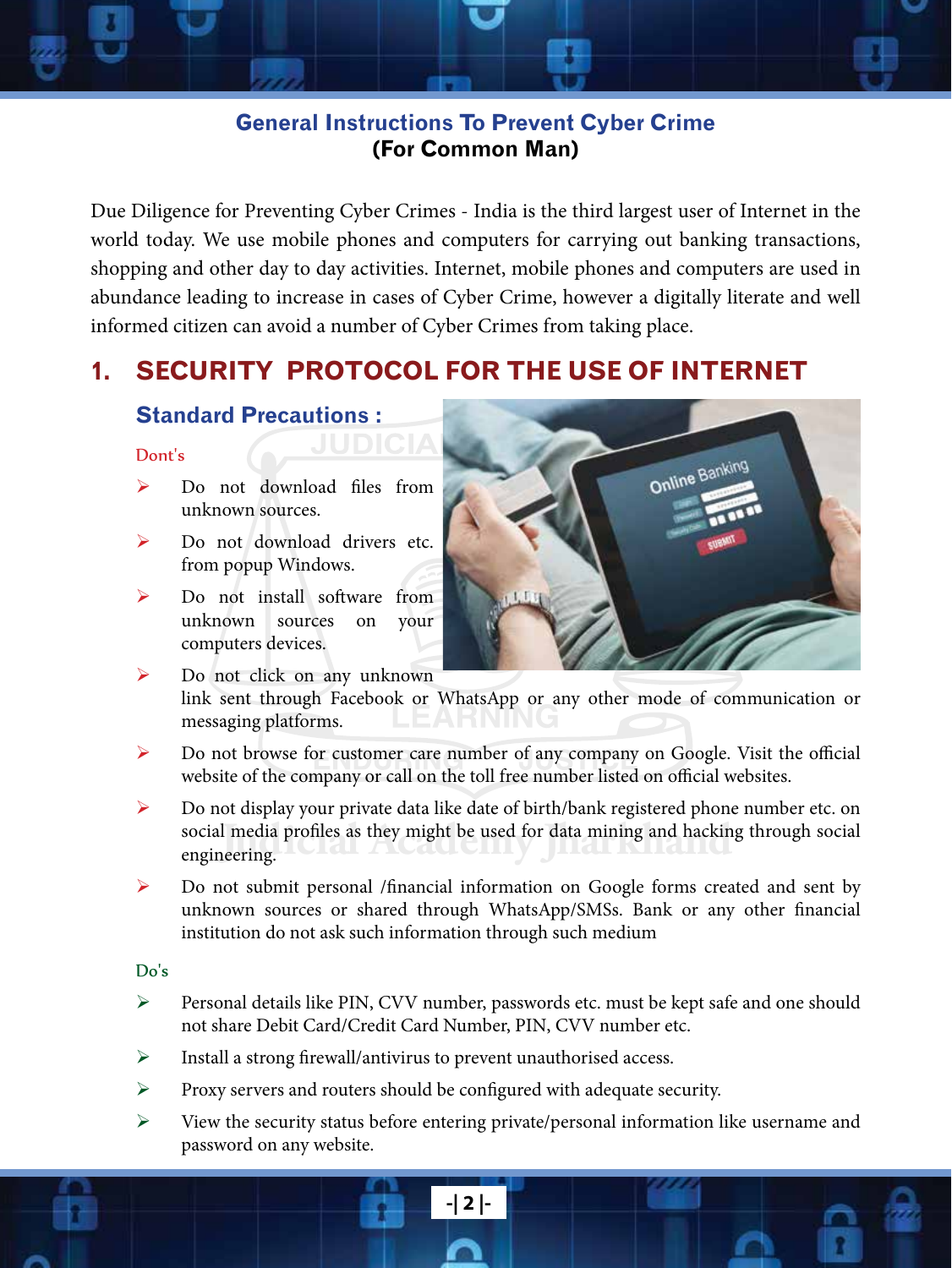

¾ Use E-commerce services of secure sites. Exercise caution in downloading E-commerce application from Google Play Store.

# **2. SAFE e-MAIL SYSTEM**

#### **Standard Precautions :**

#### Don'ts

- ¾ Do not reply to unknown emails and one should not open the attachments with such unknown emails.
- $\triangleright$  Do not click on unknown links sent through emails disguised as jokes, videos etc.
- ¾ Do not share PIN, OTP, passwords etc. with anybody.

#### Do's

 $\triangleright$  Use a strong password.



- $\triangleright$  The best passwords are normally made by using special characters and alphanumeric passwords with both uppercase and lowercase characters. Like (Abc#12\*@\$)
- ¾ 8 to 10 digits password is considered to be strong.
- ¾ One must not share vital information over shared computers/ cyber cafe and preferably one must use a personal computer or device for banking transactions etc. or should use virtual keyboards.
- $\blacktriangleright$  Screen lock and app lock options should be used.
- $\triangleright$  One must logout from the website after use.
- ¾ Sensitive information must be saved in encrypted form in a file or hard disc or at least it should be password protected.
- Academy **Judicial Computer System should be enabled with security enabled login and** after finishing the work or at the end of the day the computer must be switched off and internet should be disconnected.

# **3. SAFE USE OF ATM**

#### **Standard Precautions :**

#### Don'ts

- Do not keep the ATM card and PIN (written on a piece of paper) together in a purse or wallet.
- ¾ Do not share the 16 digit of the credit/debit card along with PIN or CVV. Bank officials never ask for the same over telephone or email for any purpose.

**-| 3 |-**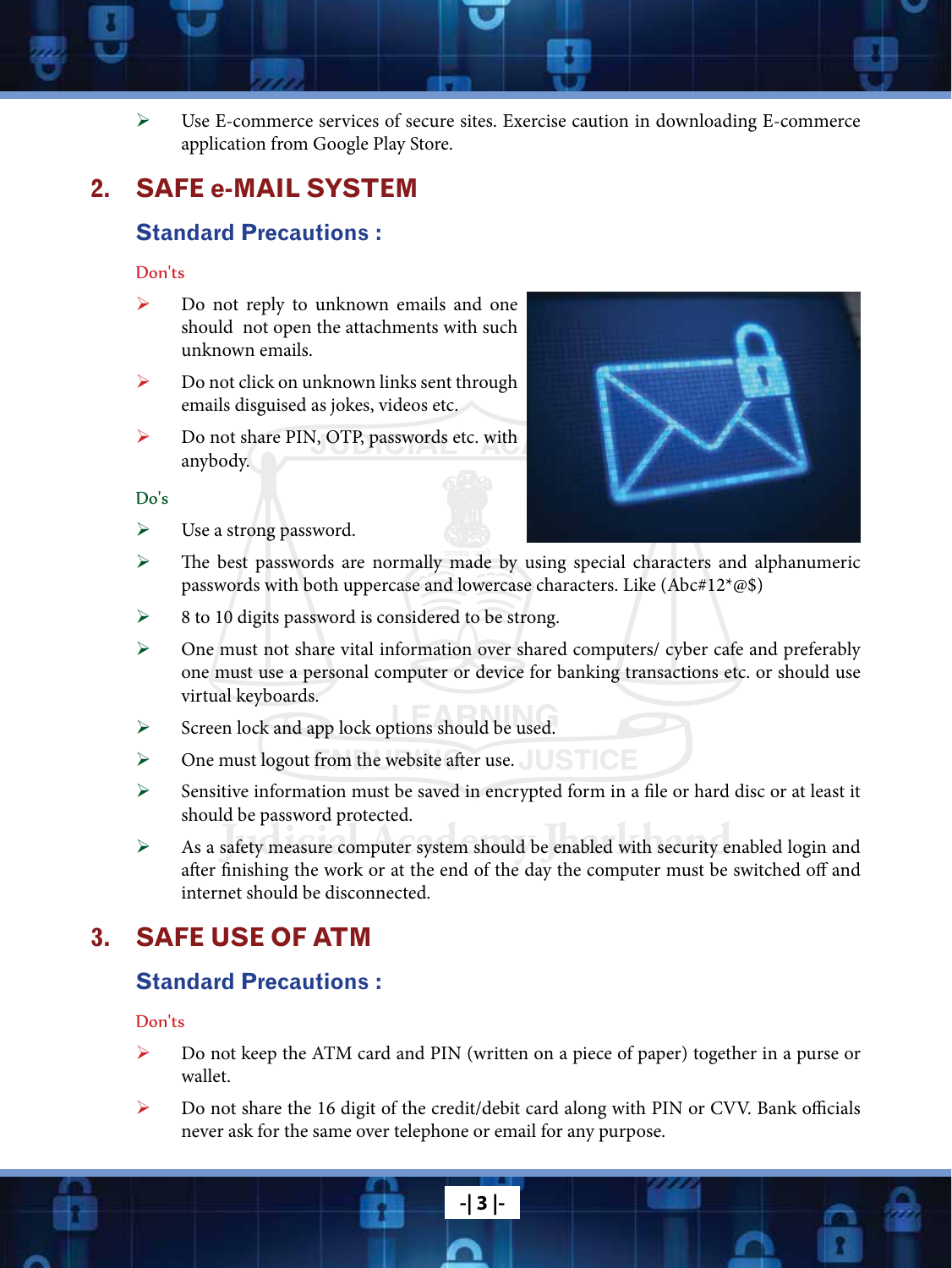- $\triangleright$  Do not write the PIN on the front or on the reverse side of the card or on the cover of the ATM card.
- $\triangleright$  Do not enter the PIN or CVV in such a manner that anybody is able to read it.
- $\triangleright$  Do not use date of birth, phone number etc. as pin or password, as it can be easily guessed.
- $\triangleright$  Any email or message received regarding ATM PIN should never be replied these are phishing attacks.



- ¾ One should never share information relating to ATM card, PIN, OTP, CVV etc. over telephone or email.
- $\triangleright$  One should not take help of any stranger or even the guard at the ATM machines for use of ATM cards.
- $\triangleright$  While using ATM card one should not indulge in unnecessary talk with strangers

Do's

- $\triangleright$  The ATMs where security guards are deployed by the bank are normally the safest to use. One should frequent to a safe ATM machine.
- $\triangleright$  Keep the card in safe custody and it should not be handed over to anybody for any purpose.
- ¾ Remember the PIN and all other physical records of PIN must be destroyed.
- ¾ One must keep a strong PIN of the Debit/Credit cards.
- be kept active to be informed about any fraudulent transaction and also that the information regarding banking transactions are received in time.  $\triangleright$  Request the bank to enable SMS services relating to banking transactions and the mobile number must be updated regularly in bank records. The SMS-alert services should always be kept active to be informed about any fraudulent transaction and also for the purpose
- $\triangleright$  In case there is any unauthorised transactions relating to ATM card the bank must be informed immediately to prevent misuse of ATM card.
- ¾ While using ATM card one should be vigilant about any suspicious activities in vicinity.
- ¾ Check for presence of any external accessories like skimmers/spy cameras in the ATM machines.
- ¾ Please check external accessories like skimmer, labenese loop,spy cameras before using ATM machine.
- ¾ While transacting at ATM if any suspicious thing is detected, the transaction must be cancelled by pressing the "CANCEL" button on the ATM.

**-| 4 |-**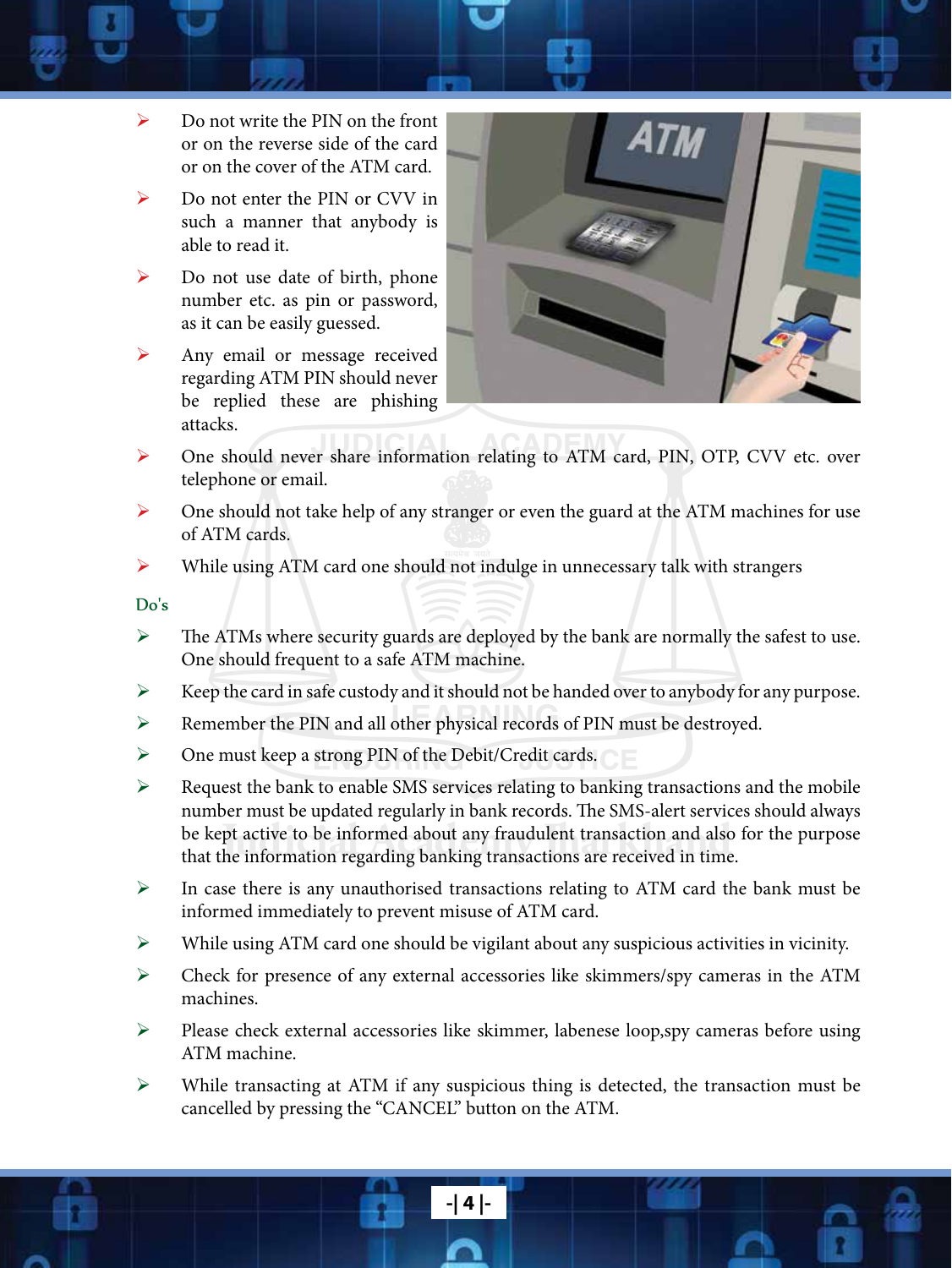- $\triangleright$  Enter the PIN in an ATM machine or POS machine by covering the keypad with the other hand so that any fraudster may not be able to read the finger movement.
	- Collect the cash and ATM card from the ATM machine before leaving it.

# **4. IN CASES WHERE THE PAYMENT IS DONE BY SWIPING CARD AT PoS MACHINES:**

#### **Standard Precautions :**

#### Don'ts

- $\triangleright$  Never share the PIN with the merchant.
- ¾ Never handover the ATM Card to the merchant.
- ¾ Don't get distracted till transection gets complete.

#### Do's

 $\triangleright$  Verify the amount entered in the PoS machine before making payment.



- ¾ While swiping card at any PoS machine the card must not be handed over to anybody as transaction can be made by bypassing PIN or the Card number may be recorded and other unauthorised transaction may be carried out using the same details later.
- ¾ In case of loss of ATM card it must be blocked by informing the concerned bank on the toll free number printed on the reverse side of the ATM Card or through email. The concerned bank branch must also be intimated immediately.
- the magnetic strip is also get destroyed, as the magnetic strip contains readable details of the customer which can be misused.  $\triangleright$  In case of cards whose validity has expired, they must be destroyed in such a manner that the customer which can be misused.
- ¾ In case you find any device or suspicious thing connected/superimposed on any ATM machine one must avoid carrying out transaction and the matter should be informed to the concerned bank immediately.

# **5. e-COMMERCE :**

e-commerce is the activity for sale and purchase of commodities and services etc. using internet in most of the times. The online mode of payment like ATM, online banking and pay wallets are used for making payment while carrying out payment on e-Commerce sites. Most common e-Commerce sites are IRCTC for booking tickets, Flipkart, Amazon, Myntra, Snapdeal and Ebay for online shopping and Paytm, BHIM app etc. for mobile recharge, electricity bill payments, etc.

**-| 5 |-**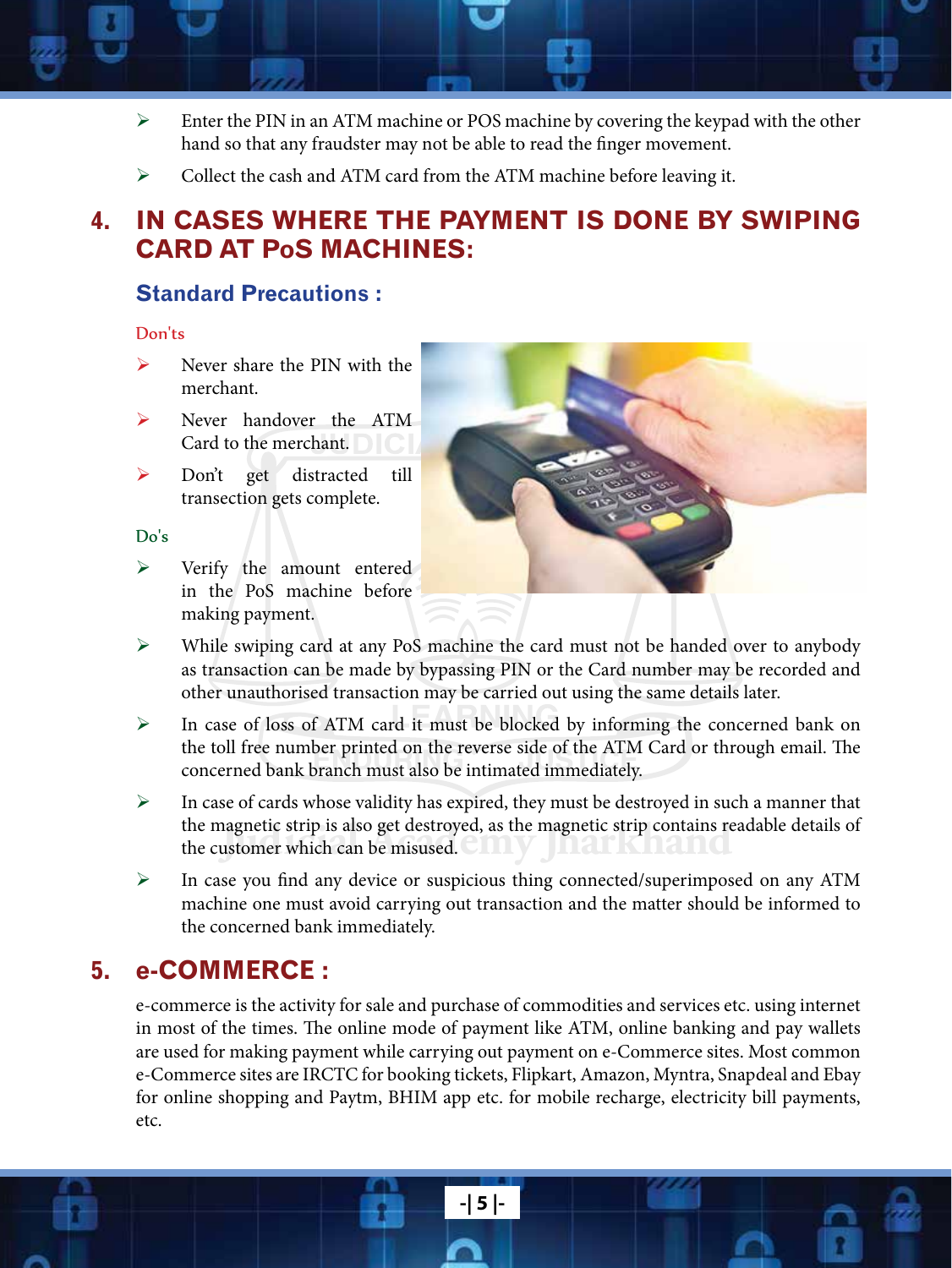#### **Standard Precautions :**

#### Don'ts

- ¾ Do not share card number as well as CVV mentioned on the back of the card with anybody.
- $\triangleright$  Do not respond to telephone calls and email messages giving lucrative offers and one must not share banking details like OTP or any link received via email or SMS with such persons. Personal details should also never be shared with them.
- $\triangleright$  Do not use websites without verifying the credentials regarding their postal address etc.



#### Do's

- ¾ If there is any doubt about email received, the details of the sender must be verified. In case of receipt of any request for transfer of money by sending any distress message it must be verified first and then only the money be transferred.
- ¾ An e-wallet or cards should be used for payments but it should be used only on secured sites. A secured site is one which starts with "https://......" and not with "http://.....".
- ¾ Websites of e-commerce websites must be visited only after viewing their security status :
- ¾ To check a site's security, to the left of the web address, look at the security status:

 $S$ ecure  $E$  DURING





**Judicial Academy Jharkhand** Not secure or Dangerous

- ¾ One must check his bank account and statement of account regularly and one should not share bank account number, card number, PIN, OTP, UID etc. with anybody under any circumstances.
- $\triangleright$  The PIN number should be changed frequently and one should not use the common passwords for a number of accounts.
- ¾ Genuine and good "antivirus" and "anti-Malware" software must be installed on the computer or mobile devices.
- $\triangleright$  One must read carefully the details given on the online shopping portals and may preserve printouts prior to shopping on online portals and sites.
- $\triangleright$  One must read the return policy, order cancellation policy, option to pay cash on delivery and address to which the goods are to be returned etc. carefully.

**-| 6 |-**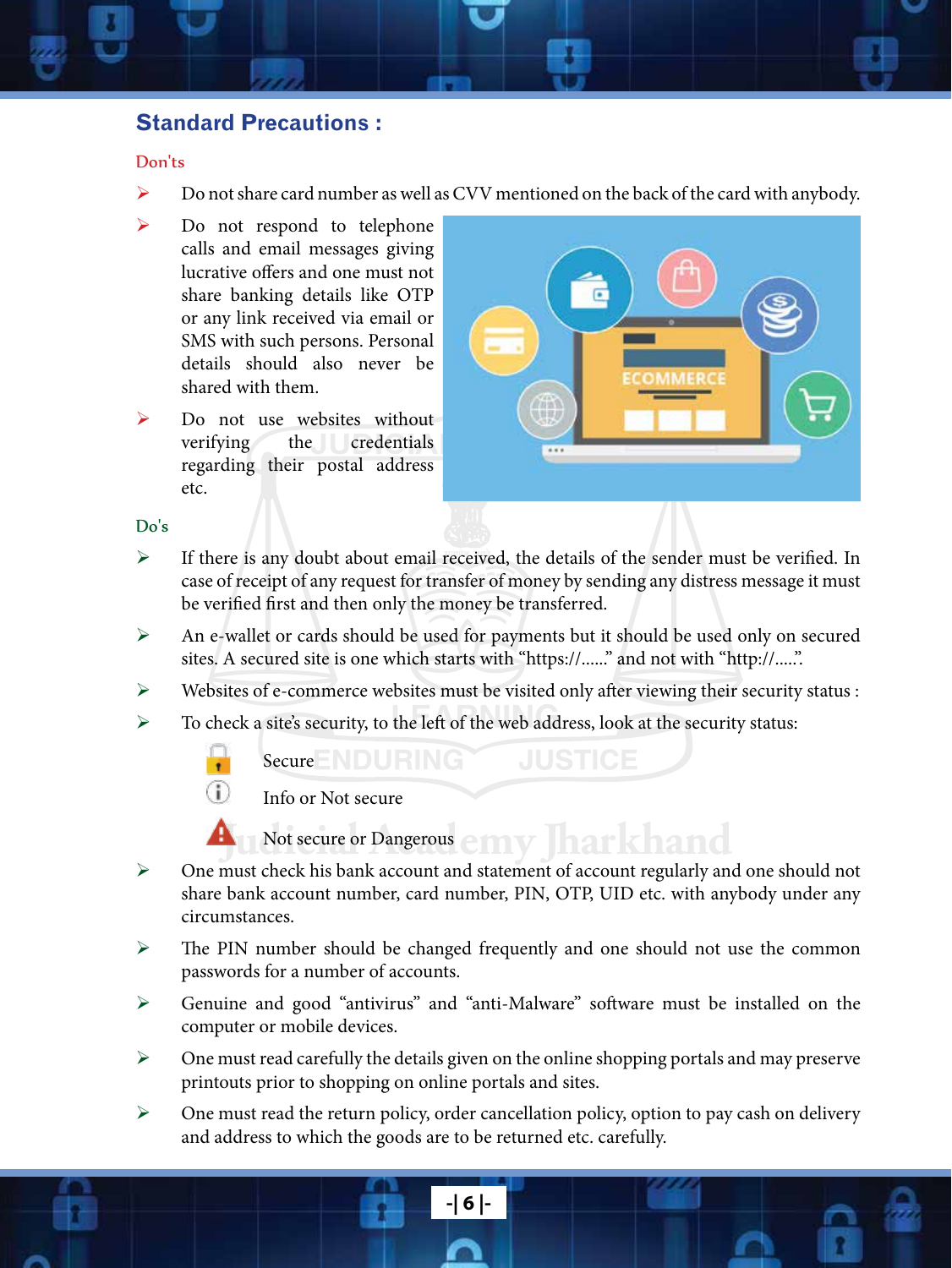# **6. MOBILE BANKING SAFETY PROTOCOL :**

After the inception of the Digital India plan, there is a huge leap seen among common man from cash to cashless transactions as envisaged for the cashless economy. Unified Payment Interface (UPI), Digital Wallets, cardless transactions, m-banking are the emerging mode of banking transactions.

## **Standard Precautions :**

#### Don'ts

 $\triangleright$  Do not keep the phone/device setting permitting the phone/ device to remember user ID, banking details, passwords and other personal information. As in case the mobile device goes to a wrong hand it will go with all the details including passwords.



- ¾ The transactions must be protected with dual security which means every transaction must be authorised by OTP.
- ¾ One must frequently check emails and SMS relating to banking transactions.
- $\triangleright$  In case one is having trouble in using internet connection through his own mobile phone data pack, one should avoid doing banking transactions on shared Wi-Fi or hotspot. There are chances of data theft while using free Wi-Fi or Hotspots.
- $\triangleright$  One should never share any link received by messaging or email
- ¾ One should also not share personal information like bank account numbers or PIN, CVV and OTP with anybody.
- ¾ One must not respond to phone calls purported to be made from bank or banking officials and even if you receive it no personal details should be shared over phone. Banks never ask for personal information like OTP etc. over telephone.

#### Do's

- $\triangleright$  Disallow cookies in the internet setting on the device where internet banking is frequently used. used.
- $\triangleright$  Two step verification must be set up to login into the m-banking profile.
- ¾ While downloading and activating mobile banking apps one must carefully check the description of the site and the source from which it is downloaded. Only authentic apps from authorised banking sites and Google Play Store etc. should be used.
- $\triangleright$  One must use dual security for banking transaction that is, apart from login every transaction must be authenticated by OTP.
- $\triangleright$  One must use screen lock as well as app lock for banking apps.
- $\triangleright$  One must keep the phone software updated and antivirus software must also be used to keep the phone safe.

**-| 7 |-**

¾ After completion of banking transaction one must log out from the app.